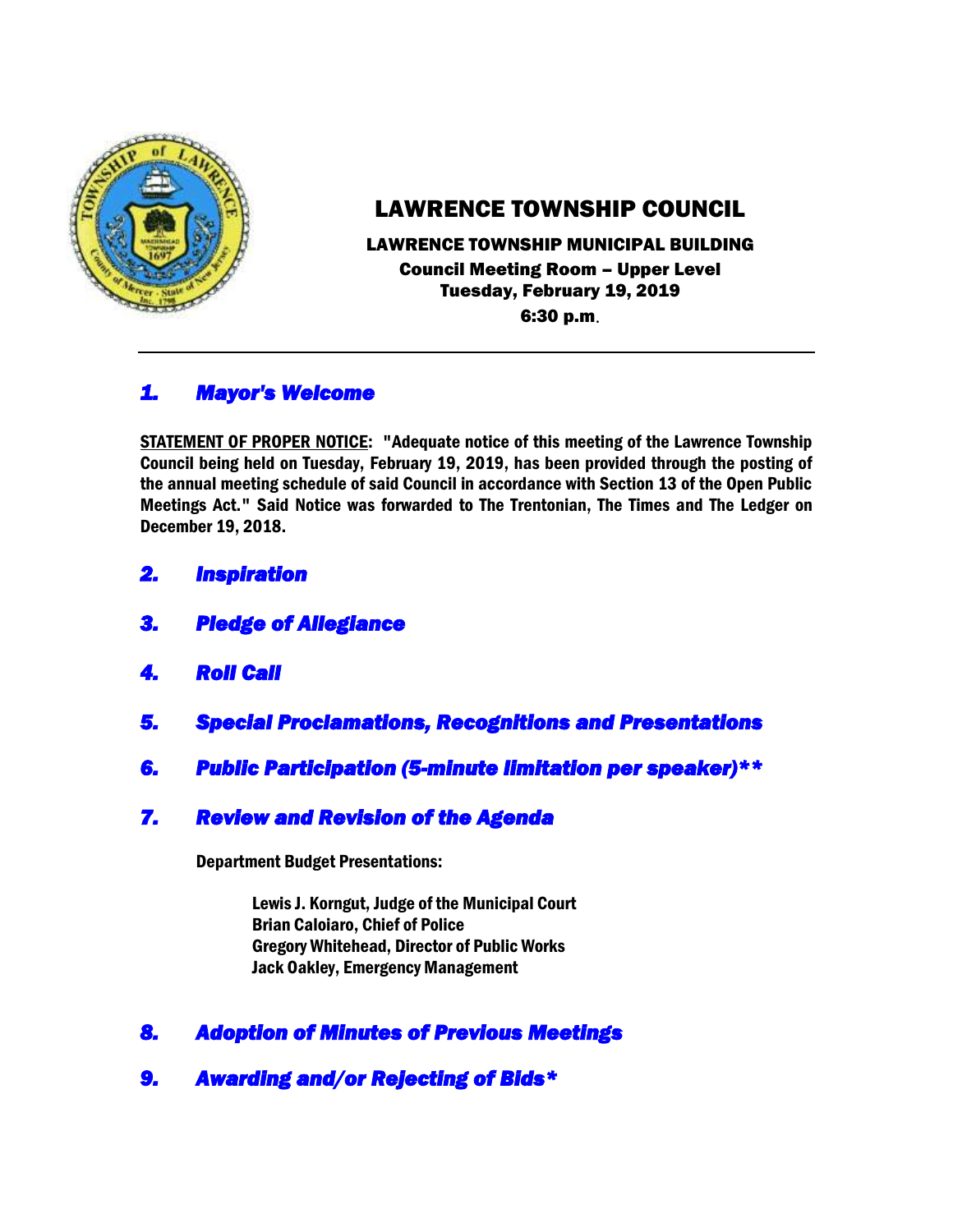## *10. Introduction of Ordinances***\*\***

A. AN ORDINANCE AMENDING THE ADMINISTRATIVE CODE OF THE TOWNSHIP OF LAWRENCE, COUNTY OF MERCER, NEW JERSEY

## *11. Adoption of Ordinances\**

- A. Ordinance No. 2320-19 ORDINANCE PROVIDING FOR SIDEWALK IMPROVEMENTS IN AND BY THE TOWNSHIP OF LAWRENCE, IN THE COUNTY OF MERCER, NEW JERSEY, APPROPRIATING \$57,191.65 THEREFOR AND DIRECTING THE SPECIAL ASSESSMENT OF THE COST THEREOF
- *12. Manager's Report*
- *13. Attorney's Report*
- *14. Clerk's Report*
- *15. Unfinished Business*
- *16. New Business*
- *17. Public Participation (3-minute limitation per speaker) \*\**

#### *18. Resolutions*

#### A. Bond Acceptance

1) Authorizing Acceptance of Soil Disturbance Bond for Route #1 Chrysler, IP-09/18

#### B. Bond Release

- 1) Authorizing Release of Performance Bond for Lawrenceville School Crescent Project, SP-03/16
- 2) Authorizing Release of Performance Bond for Bristol-Myers Squibb Company, Princeton Pike Project, SP-02/14

#### C. Escrow Release

- 1) Authorizing Release of Inspection Escrow for Lightbridge Academy, SP-09/15
- 2) Authorizing Release of Soil Test Escrow for 4710 Princeton Pike, IP-03/19